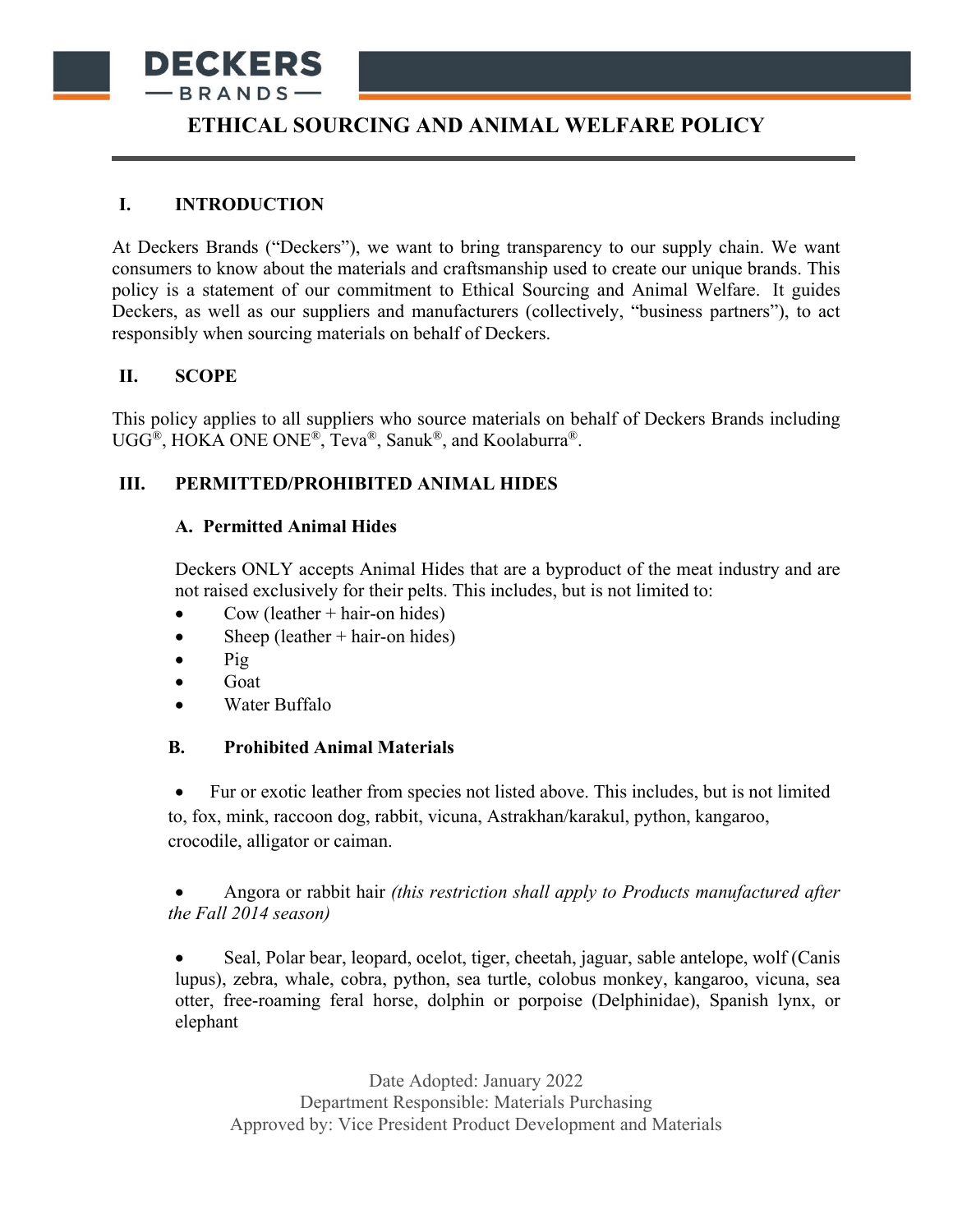

• Endangered species, based on the Convention on International Trade in Endangered Species (CITES) *(se[e www.cites.org](http://www.cites.org/) for a list of species)* or the IUCN red list as Critically Endangered, Endangered or Vulnerable [\(www.redlist.org\)](http://www.redlist.org/).

**C.** All Animal Hides used in Deckers Brands products *must* originate from a Deckers approved tannery. For clarity, no Animal Hides shall be sourced outside of Deckers approved tanneries. This is a requirement for approved suppliers, factory-sourced suppliers, licensees and agents.

# **IV. SOUND ANIMAL HUSBANDRY AND MULESING**

# **A. Sound Animal Husbandry**

**DECKERS** -BRANDS-

> Suppliers must source animal hides from processors which use sound animal husbandry, humane animal treatment, and slaughtering practices. Deckers does not accept hides from animals that have been slaughtered exclusively for their pelts or skinned alive. We define sound husbandry as the internationally recognized Five Freedoms<sup>[1](#page-1-0)</sup>.

- a. Freedom from hunger or thirst by ready access to fresh water and a diet to maintain full health and vigor;
- b. Freedom from discomfort by providing an appropriate environment including shelter and a comfortable resting area;
- c. Freedom from pain, injury or disease by prevention or rapid diagnosis and treatment;
- d. Freedom to express (most) normal behavior by providing sufficient space, proper facilities and company of the animal's own kind; and
- e. Freedom from fear and distress by ensuring conditions and treatment which avoid mental suffering.
- **B. Mulesing:** Deckers does not support the practice of mulesing as a means of protecting sheep from flystrike. Deckers engages with Humane Society International to ensure we understand how to best support progress for sheep welfare in Australia. We do not source wool or sheepskin from mulesed sheep and support a shift away from mulesing by breeding flystrike resistant sheep. Deckers sources materials from flystrikeresistant non-mulesed sheep because it's a readily available alternative and supports woolgrowers who practice better sheep welfare*.* Further, our sheepskin and wool suppliers must certify that they do not supply any materials or products to Deckers

<span id="page-1-0"></span><sup>&</sup>lt;sup>1</sup> "The Five Freedoms", Royal Society for the Prevention of Cruelty to Animals, accessed December 2, 2015. [https://www.rspca.org.uk/servlet/Satellite?blobcol=urlblob&blobheader=application/pdf&blobkey=id&blobtable=](https://www.rspca.org.uk/servlet/Satellite?blobcol=urlblob&blobheader=application/pdf&blobkey=id&blobtable=RSPCABlob&blobwhere=1210683196122) [RSPCABlob&blobwhere=1210683196122](https://www.rspca.org.uk/servlet/Satellite?blobcol=urlblob&blobheader=application/pdf&blobkey=id&blobtable=RSPCABlob&blobwhere=1210683196122)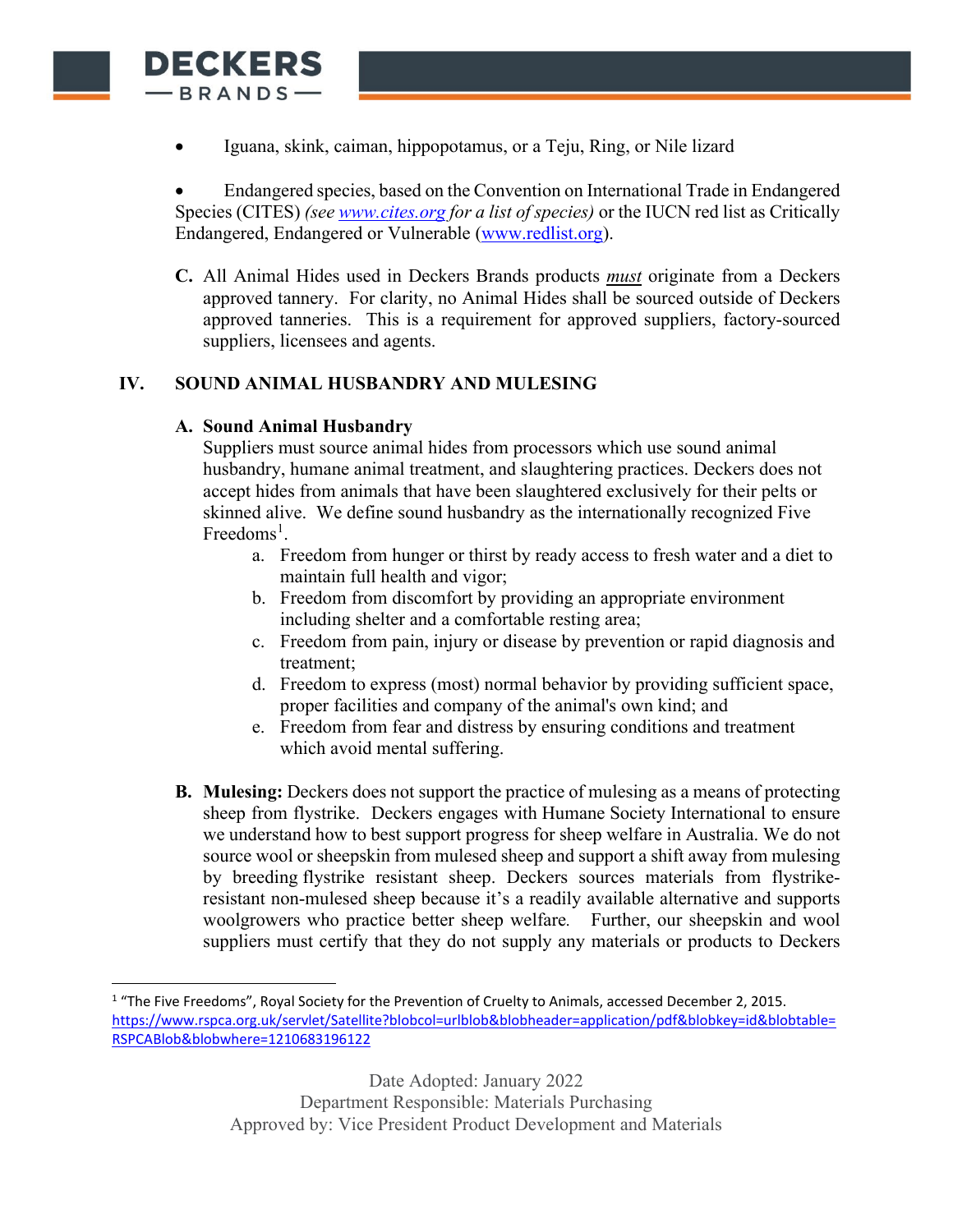

from sheep that have been mulesed and we will only accept Merino wool from Australia that is from a certified non-mulesed or ceased-mulesed source to encourage an industry-wide transition away from this practice. The  $UGG^{\circledast}$  Animal Welfare FAQ details Deckers' sheepskin sourcing practices and can be found at the following link: [https://www.ugg.com/animal-welfare.html.](https://www.ugg.com/animal-welfare.html)

## **V. ALPACA**

As of the Fall 2023 season we will no longer use Alpaca in Deckers Brands products.

#### **VI. RESPONSIBLE COTTON**

As of FY20, less than 15% of Deckers Brands overall textile fiber usage is cotton. Regardless, Deckers Brands understands the importance of sourcing cotton produced in a way that is better for the people who produce it and the environment in which it grows.

Approved suppliers, factory-sourced suppliers, licensees and agents must not source from countries or locations which support forced labor *(including manufacturing facilities and textile mills)*.

Cotton used in Deckers Brands products shall be sourced via a responsible cotton scheme.

#### **VII. RESPONSIBLE DOWN**

All down used in Deckers branded products is certified in accordance with the Responsible Down Standard: [http://responsibledown.org/.](http://responsibledown.org/) Deckers believes that the welfare of the birds should be respected at all times. As such, Deckers strictly prohibits the practice of live-plucking or force feeding.

#### **VIII. RESPONSIBLE WOOL**

The wool used in our products is almost entirely repurposed. We use the wool that comes off the hide used to make our sheepskin products – a live animal is not being sheared. Our goal is to eliminate virgin wool through the increased use of repurposed wool, and aim to ensure that any virgin wool used in Deckers products is [Responsible Wool Standard](https://textileexchange.org/standards/responsible-wool/) certified by 2022.

#### **IX. OTHER PROHIBITED MATERIALS**

In addition to the prohibited animal hides mentioned above, we also prohibit the following: *Generic rayon, generic viscose, virgin wool (non-certifiable), silk, cellulose acetate, virgin cashmere, conventional cotton, lyocell (generic), modal (generic), leather (non-certified), sheepskin (non-certified), bamboo viscose, bamboo rayon.*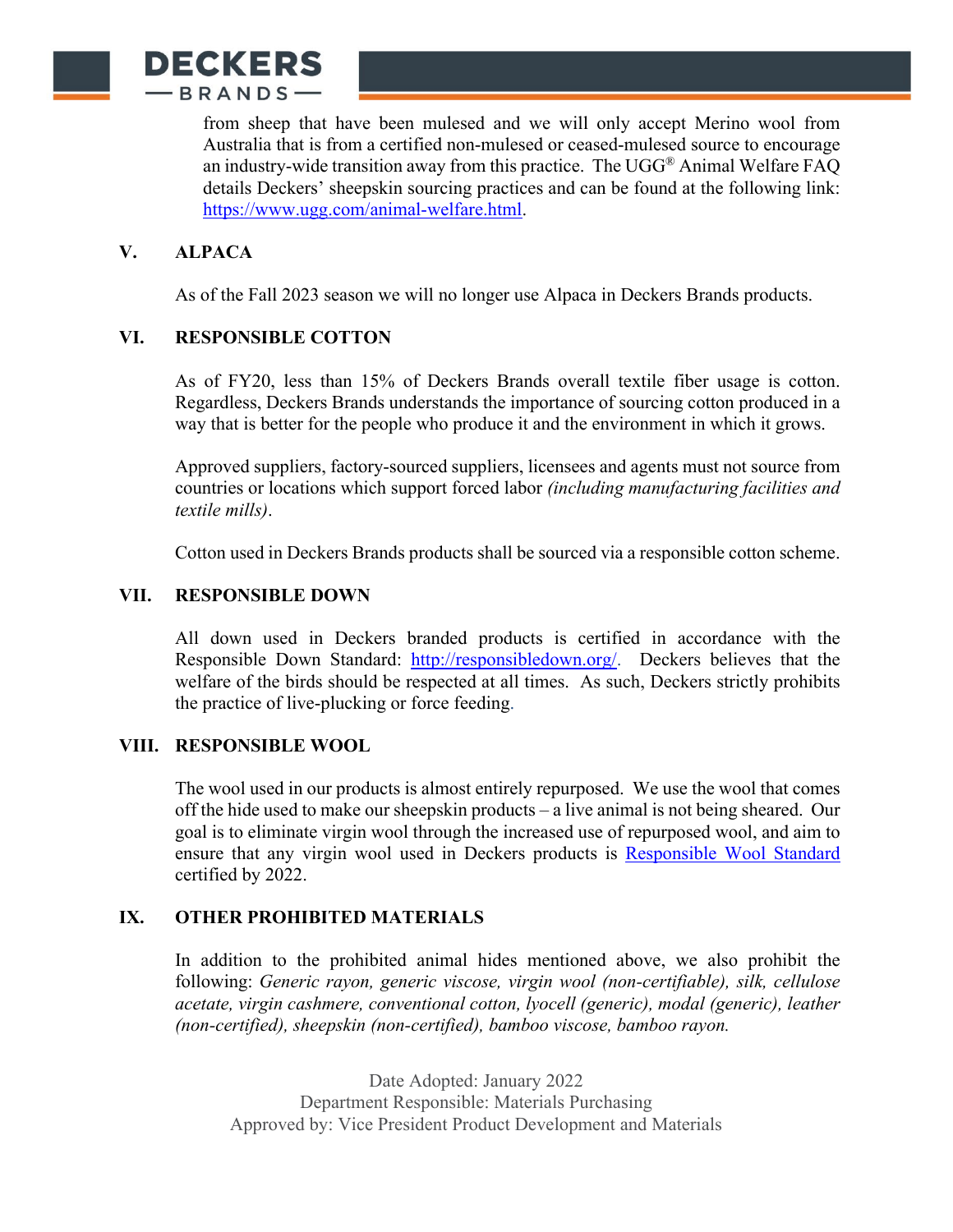

# **X. LEATHER**

Deckers believes that the responsible sourcing of leathers has an important role in generating development and contributing to the livelihood of the communities in leather producing countries and regions. At the same time, by being an important player in the consumer goods sector, Deckers can exert positive influence, helping to drive improvements in the sector. Deckers recognizes that responsibly managed farming has an important role in the development of a more sustainable world, building climate resilience, supporting conservation and biodiversity. We support and encourage better standards in the leather supply chain, and the development of responsible practices, in which leading standards at farm level ensure the better use of natural resources, contributing to lower emissions and carrying strict animal welfare standards. We also value programs that provide robust traceability systems, that can trace raw material all the way back to the birth farm and enhance transparency through independent certifications.

#### **XI. DEFORESTATION**

As of the Spring 2023 season, in countries where deforestation is present including, but not limited to those countries listed on Attachment A, Deckers will require 100% traceability to the birth farm for hides used in its products. Leather suppliers must provide verified documentation identifying birth farm and that such birth farm is not located within deforested areas, involved in rural conflicts, with labor analogous to slavery or invasion of indigenous and protected areas. We are committed to continuing to work with Leather Working Group, and other organizations, to seek industry-wide solutions to the challenges associated with deforestation. We purchase hides which are a byproduct of the meat industry and, as such, do not have direct relationships with the birth farm which is why we require 100% traceability to such farm. Regardless, leather suppliers must: (1) investigate with their sub-suppliers as to where the hides come from, (2) actively check in detail for the sources of leather, and (3) terminate relations with any sub-supplier that is not compliant on these points.

#### **XII. HUMAN RIGHTS**

Deckers Brands has strict requirements in our [Ethical Supply Chain Supplier Code of](http://www.deckers.com/sites/default/files/pdf/Ethical%20Supply%20Chain%20Supplier%20Code%20of%20Conduct.pdf)  [Conduct](http://www.deckers.com/sites/default/files/pdf/Ethical%20Supply%20Chain%20Supplier%20Code%20of%20Conduct.pdf) prohibiting any form of child labor or forced labor whether in the form of prison labor, indentured labor, bonded labor, human trafficking or otherwise.

#### **XIII. RESPONSIBILITIES OF DECKERS BUSINESS PARTNERS**

**A. Annual Certification:** On an annual basis, Deckers business partners must certify their compliance with all applicable policies *(including this Animal Welfare Policy)*.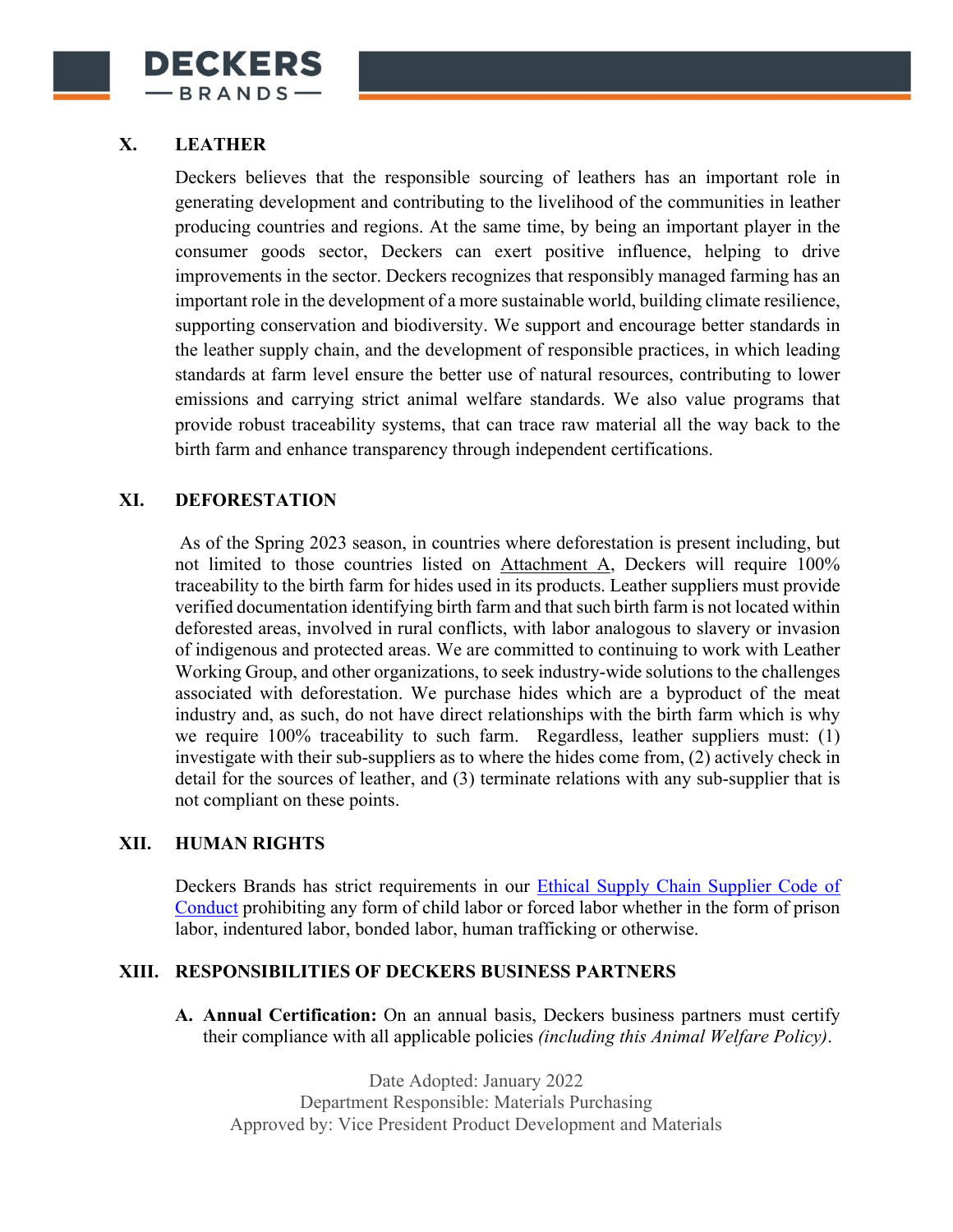

- **B. Source Origin and Traceability:** Suppliers must be able to trace raw hides back to its country of origin and provide source origin documentation upon request. Deckers does not accept sheepskin sourced from countries in the Middle East and North Africa. Deckers does not support the practice of transporting live animals overseas.
- **C. Labeling:** All Animal Hides must adhere to product labeling requirements including, but not limited to, the Fur Products Labeling Act and the Wool Products Labeling Act.
- **D. Legislation:** Suppliers must comply with all applicable global legislation which applies to animal hides.
- **E. Trade Regulation:** Suppliers must comply with country specific import/trade regulations which apply to animal hides. Where applicable, products made with animal hides will be accompanied by the appropriate export certificate.

## **XIV. DECKERS ETHICAL SOURCING AND ANIMAL WELFARE GOVERNANCE**

Deckers Materials Purchasing department is responsible for ensuring our business partners and our employees are fully compliant with this Policy.

## **XV. INDUSTRY COLLABORATION**

#### **A. United Nations Global Compact**

Deckers has been a member of the United Nations Global Compact ("UNGC") since 2016. The UNGC is the world's largest voluntary corporate citizenship initiative with over 8,000 participating companies.

## **B. Textile Exchange's Kickstart Program**

Deckers joined the Textile Exchange's Kickstart Program in FY18 in order to bring smaller farm operations into the Responsible Wool Standard initiative and increase the availability of certified wool in supply chains.

**C. Textile Exchange's Responsible Wool Standard**  Deckers is a founding member of the Responsible Wool Standard International Working Group. In 2015, Deckers joined other brands, animal welfare groups, farmers and supply chain members and the Textile Exchange to develop the Responsible Wool Standard – a global standard that protects animal welfare, influences best practices, ensures traceability, and ultimately gives consumers clear and trustworthy information to guide their buying preferences.

## **D. Leather Working Group**

Deckers is a member of the Leather Working Group ("LWG"), an industry organization that developed and maintains a rating system and certification program for environmental performance in tanneries. 100% of all leather used in Deckers products will be sourced from a LWG certified tannery by 2022.

## **E. Leather Working Group's Animal Welfare Group**

The primary objective of the Animal Welfare group is the education of the leather value chain on the long and short of animal welfare. This group prioritizes their efforts around traceability, slaughter protocols, assurance schemes and risk mapping.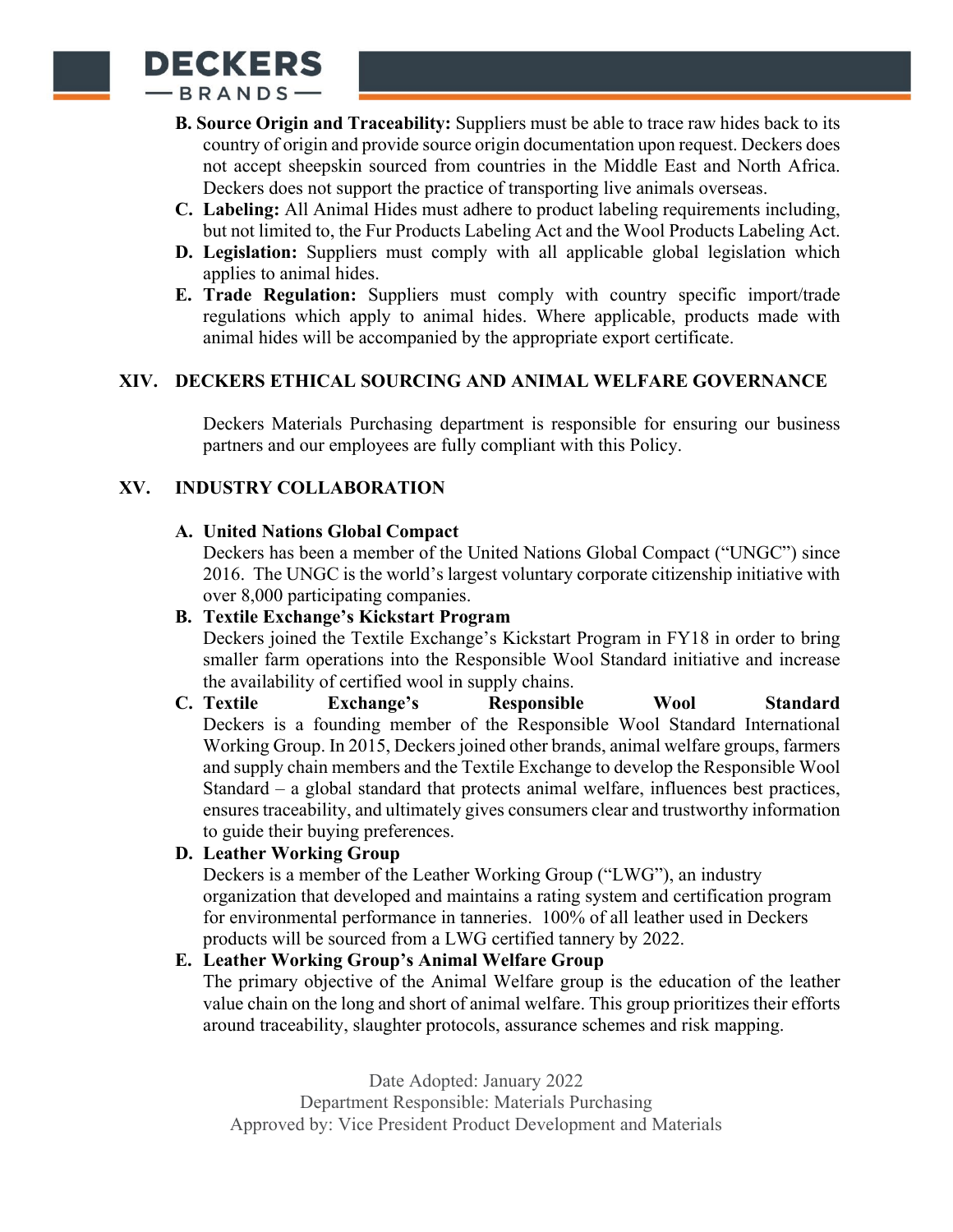

## **Attachment A**

#### **Requirements for leathers sourced from South America**

Deckers recognizes that cattle ranching has historically played an important role in the economic development and business expansion in tropical geographies, but it has also been an important driver of deforestation along with other unsustainable practices, creating negative consequences for the people and the environment. Deckers is committed to eliminating deforestation and conversion of natural vegetation in our supply chains and to achieve this commitment, Deckers has specific requirements and guidance for sourcing from forest-risk geographies that are part of its supply chain.

## **Leather sourcing from Brazil (Overall)**

In Brazil, a combination of industry agreements, supply chain governance, government policies and access to government information systems have resulted in a significant impact on beef's deforestation rates in the Amazon, reducing it by more than 80% between 2004 and 2014.

Deckers suppliers of Brazilian leather must be able to demonstrate that cow hides have not originated from animals farmed on ranches that are direct suppliers of meatpackers that are involved in deforestation, invasion of indigenous lands and/or protected areas in the Amazon or Cerrado biomes, through observation of the requirements in this policy.

Demonstration that hides are not originated form meatpackers' indirect supplying ranches involved in deforestation, invasion of indigenous lands and/or protected areas in the Amazon or Cerrado biomes will also be increasingly expected, as monitoring systems and tools are gradually available in the marketplace.

## **Suppliers sourcing Brazilian material must be able to:**

Provide the names, locations, and certification rating of tanneries. Deckers highlights certifications/platforms for leather products, which aim to address deforestation: the Leather Working Group (LWG), Textile Exchange's Responsible Leather Round Table (RTRL), the Center of Brazilian Tanning Industries (CICB)'s certification scheme (Certification for Sustainability of Brazilian Leather (CSCB), and the National Union of Tanning Industry in Italy (UNIC)'s certification scheme through the Institute of Quality Certification for the leather sector (ICEC).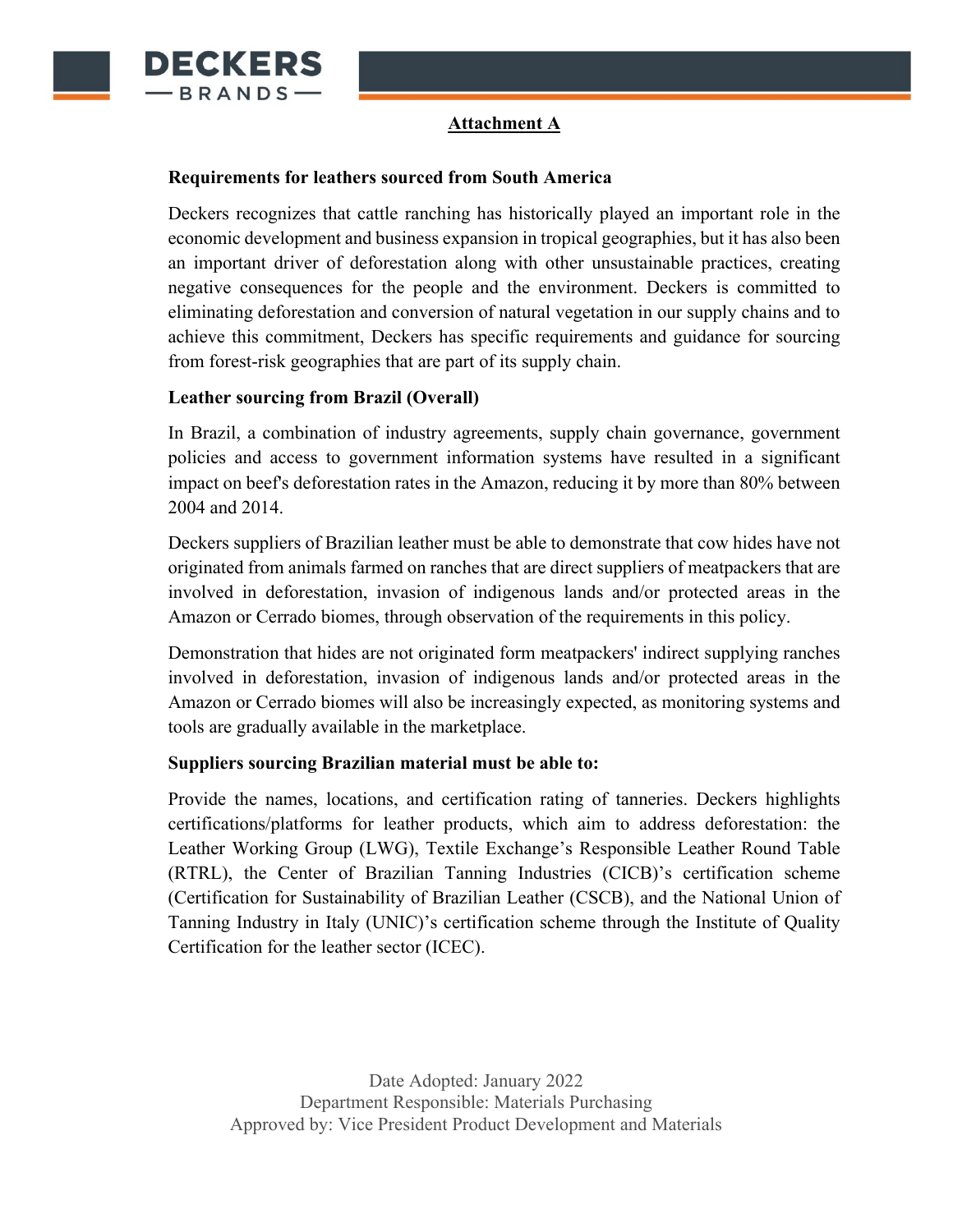

#### **Suppliers must:**

- Provide slaughterhouse names, locations, federal or state ID numbers (SIF), and catchment area for sourcing cattle, and
- Provide information on the slaughterhouses' due diligence process to ensure they are not sourcing cattle from deforested areas.
- Our preference is sourcing material from tanneries that have scored high on their LWG traceability audit (e.g.,  $> 80\%$ ).

# **Examples of steps slaughterhouses are taking to implement due diligence checks could include:**

- Signatories to the G4 agreement; or signatories to the TAC with plans underway to adopt G4-aligned zero deforestation sourcing criteria
- Procedures to check farms not included on IBAMA embargo list
- Utilizing tools to track direct and indirect supplying cattle ranches, such as VISIPEC
- Requiring complete property boundary maps (i.e., CAR) for supplying farms
- Explanation of plans and/or activities to improve visibility of indirect supplying ranches (e.g. calving and backgrounding farms)
- Detailed plans, concrete steps and activities to incorporate other regions in Brazil (beyond the Amazon biome), such as the Cerrado biome, into existing due diligence checks and supply chain monitoring systems.

## **Leather sourcing from Brazilian Amazon Biome**

In addition to the above requirements for sourcing from Brazil, Deckers has specific sourcing criteria for bovine hides sourced from the Brazilian Amazon biome:

• Bovine hides must not be sourced from animals reared on ranches involved in any deforestation in the Brazilian Amazon. It is also required that hides are not sourced from ranches involved in slave labor, invasion of indigenous lands and/or protected areas, or have any governmental embargoes or farms included in IBAMA's embargo list (www.ibama.gov.br).

• Wet Blue tanneries, agents and other suppliers must source bovine hides exclusively from slaughterhouses or suppliers that have established and can provide evidence of credible supply chain monitoring systems for their direct suppliers to ensure zero deforestation cattle sourcing, and they must have plans in place to expand their monitoring systems to include indirect suppliers.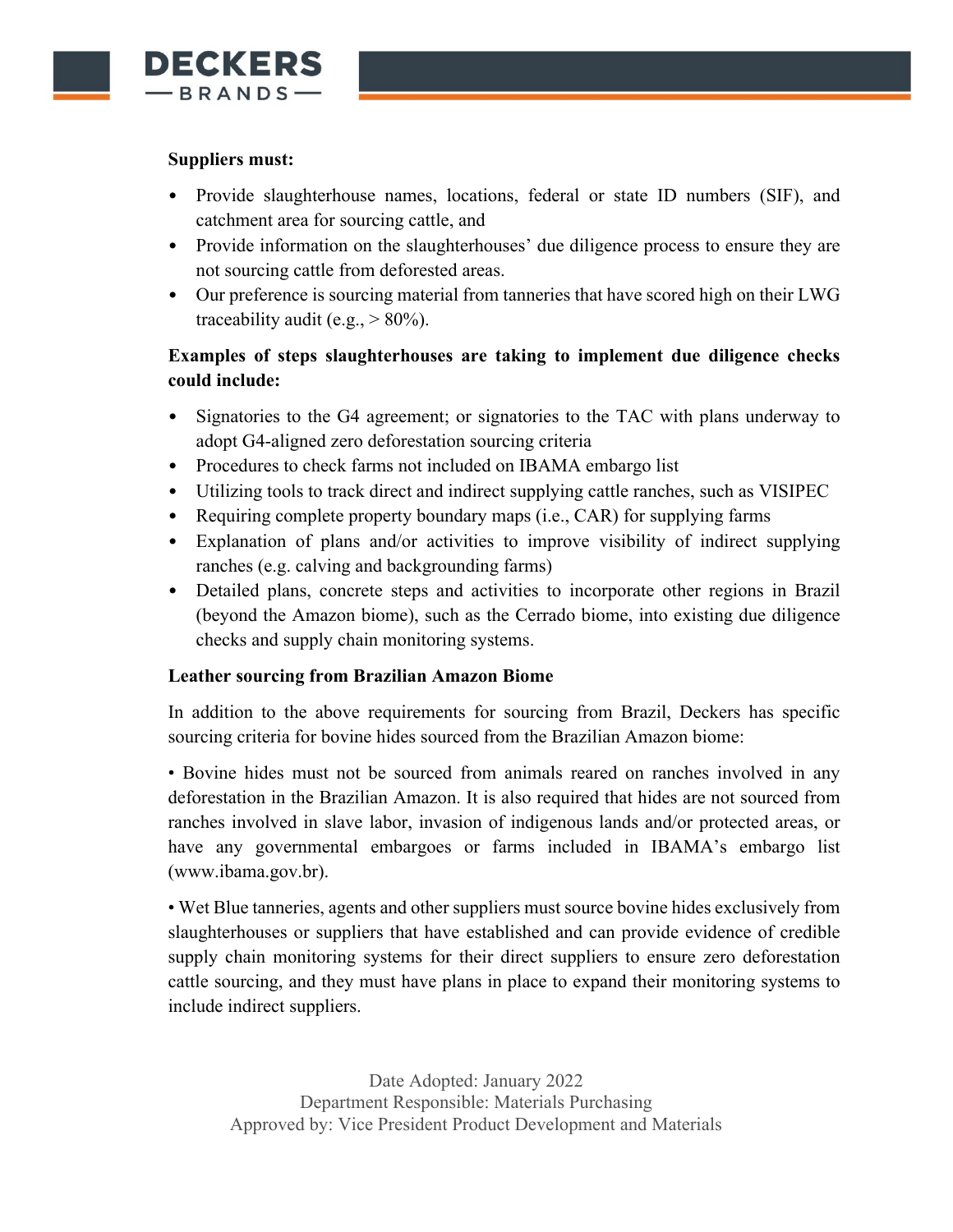

#### **Leather sourcing from Paraguay**

Suppliers providing any articles with a country of origin of Paraguay, must make Deckers aware and must be able to:

- provide the names, locations, and medal rating (if applicable) of their wet blue tanneries or agents,
- have their wet blue supplier provide slaughterhouse names, locations, federal or state ID numbers, and catchment area for sourcing cattle, and
- provide information on the slaughterhouses' due diligence process to ensure they are not sourcing cattle from deforested areas.
- The preference is sourcing material from tanneries which have scored high on their traceability audit (e.g.,  $>80\%$ )

Suppliers must also be able to provide evidence, according to the below timelines, demonstrating that the supplying meatpackers have established systems, and that there is evidence of credible supply chain monitoring systems for individual properties (farm/ranches), not located in the high-risk municipalities, using validation and classification of geographic coordinates of all suppliers in the Database located in the American biome Gran Chaco, including the departments of Alto Paraguay, Boquerón and Presidente Hayes, to verify its suppliers in the Chaco biome.

Examples of steps slaughterhouses are taking to implement due diligence checks, to demonstrate that bovine hides do not originate from animals farmed on ranches that are involved in deforestation, invasion of indigenous lands and/or protected areas in the Chaco biome, could include:

- Utilizing monitoring tools to enhance supply chain governance and visibility, tracking animals to the birth farm (direct and indirect cattle ranches).
- Requiring complete property boundary maps for supplying farms, following the deforestation polygon indications\*, through multi-temporal analysis of satellite images.
- Explanation of plans and/or activities, with verifiable evidence, to improve visibility of indirect supplying ranches (e.g., calving, and backgrounding farms).

The documentation delivered for assessment must be supported by cross-reference and analysis of documents and data and, if necessary, complementary documents requested to tanneries. The set of documents will be composed of official files and datasets, published and available on the website of institutions and authorities, with additional registry information obtained by the meatpacker from its cattle suppliers.